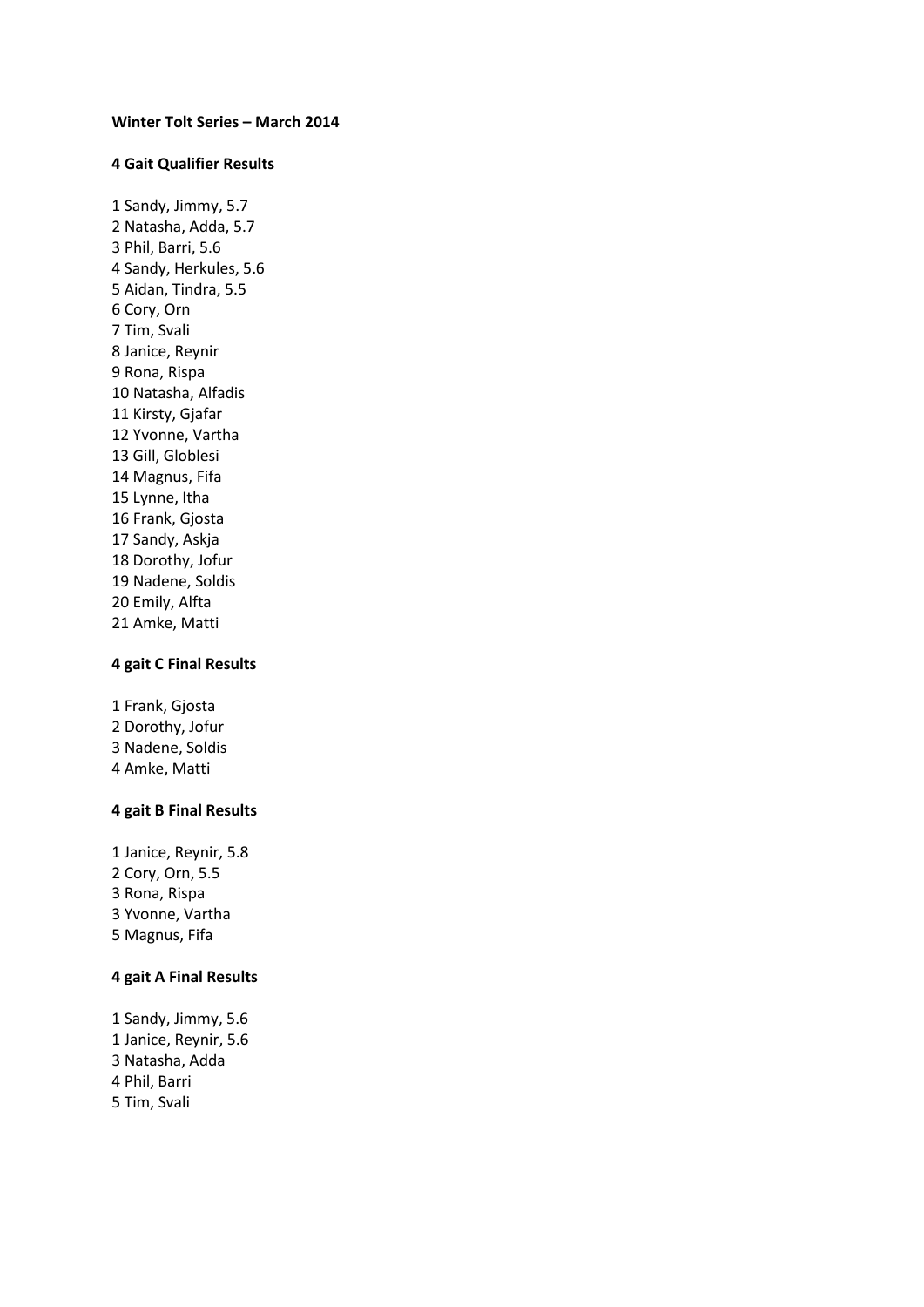### **Tolt Qualifier Results**

1 Sandy, Herkules, 6.5 2 Sandy, Jimmy, 5.8 3 Natasha, Adda, 5.8 4 Aidan, Tindra, 5.7 5 Frank, Gjosta, 5.5 6 Cory, Orn, 5.5 7 Phil, Barri 8 Natasha, Alfadis 9 Kirsty, Gjafar 10 Janice, Reynir 11 Tim, Svali 12 Emily, Alfta 13 Rona, Rispa 14 Gill, Globlesi 15 Nadene, Soldis 16 Lynne, Itha 17 Amke, Matti 18 Dorothy, Jofur 19 Magnus, Fifa 20 Yvonne, Vartha

## **Tolt C Final Results**

1 Yvonne, Vartha 2 Dorothy, Jofur 3 Amke, Matti

### **Tolt B Final Results**

1 Phil, Barri 2 Tim, Svali 3 Rona, Rispa 4 Nadene, Soldis

### **Tolt A Final Results**

1 Sandy, Hercules, 6.5 2 Aidan, Tindra, 5.8 3 Natasha, Adda, 5.7 4 Frank, Gjosta, 5.5 5 Phil, Barri 6 Cory, Orn

# **Team results**

| 1 Team Carson 50           | Total 148 |
|----------------------------|-----------|
| Sandy, Aidan, Cory, Magnus |           |
| 2 Frankfarters 31          | Total 87  |
| Rona, Nadene, Phil, Frank  |           |